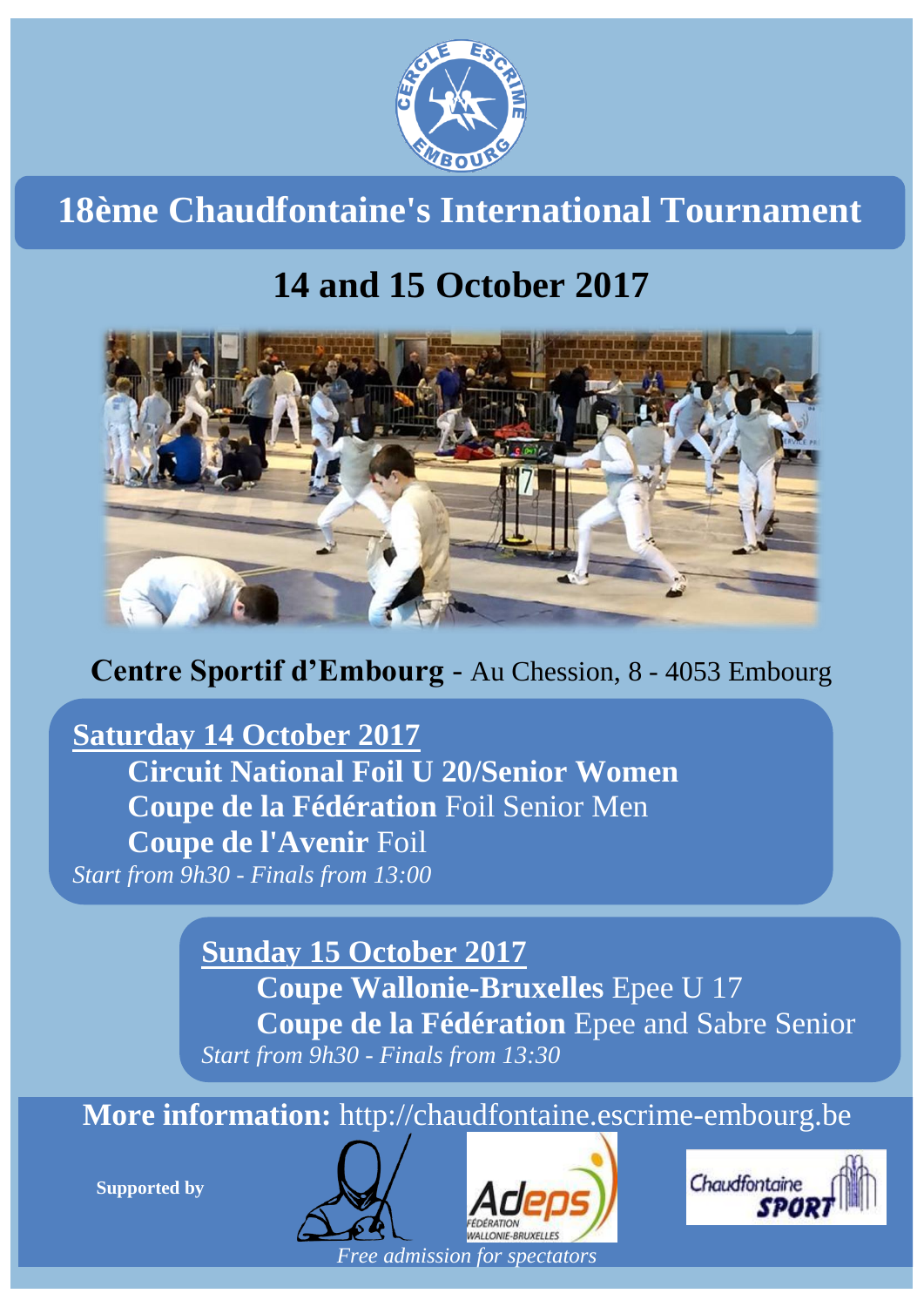

### **Cercle Escrime Embourg**

Supported by the town of **CHAUDFONTAINE** With the sponsoring of **ADEPS** and **F.F.C.E.B.**

Gladly invites you to :

# **18ème Chaudfontaine's International Tournament 14 and 15 October 2017**

## *Saturday 14 October 2017*

|      |                 |       | <b>Competition</b>                                            | <b>CALL</b> | <b>SCRATCH</b> | <b>START</b> |
|------|-----------------|-------|---------------------------------------------------------------|-------------|----------------|--------------|
| Foil | Senior          | Men   | Coupe de la Fédération                                        | 09:00       | 09:15          | 09:30        |
| Foil | Senior          | Women | <b>Circuit National U 20/Senior</b><br>Coupe de la Fédération | 09:30       | 09:45          | 10:00        |
| Foil | U $14$          | Men   | Coupe de l'Avenir U 14                                        | 10:00       | 10:15          | 10:30        |
| Foil | U <sub>14</sub> | Women | Coupe de l'Avenir U 14                                        | 11:30       | 11:45          | 12:00        |
| Foil | U <sub>12</sub> | Mixed | Coupe de l'Avenir U 12                                        | 12:00       | 12:15          | 12:30        |
| Foil | U <sub>10</sub> | Mixed |                                                               | 13:00       | 13:15          | 13:30        |

# *Sunday 15 October 2017*

|       |        |       | <b>Competition</b>       | <b>CALL</b> | <b>SCRATCH</b> | <b>START</b> |
|-------|--------|-------|--------------------------|-------------|----------------|--------------|
| Epee  | Senior | Men   | Coupe de la Fédération   | 09:00       | 09:15          | 09:30        |
| Epee  | Senior | Women | Coupe de la Fédération   | 09:30       | 09:45          | 10:00        |
| Epee  | U 17   | Men   | Coupe Wallonie-Bruxelles | 10:30       | 10:45          | 11:00        |
| Epee  | U 17   | Women | Coupe Wallonie-Bruxelles | 11:30       | 11:45          | 12:00        |
| Sabre | Senior | Men   | Coupe de la Fédération   | 12:30       | 12:45          | 13:00        |
| Sabre | Senior | Women | Coupe de la Fédération   | 12:30       | 12:45          | 13:00        |

|                  | <b>Tournament Hall</b>                    | <b>Category</b> |                | Years           |
|------------------|-------------------------------------------|-----------------|----------------|-----------------|
|                  |                                           | U 10            | <b>Poussin</b> | 2008-2009       |
|                  | <b>Centre Sportif d'Embourg</b>           | $U$ 12          | Pupille        | 2006-2007       |
| Au Chession, 4-8 |                                           | U <sub>14</sub> | <b>Minime</b>  | 2004-2005       |
|                  | 4053 Embourg (Chaudfontaine)              | U <sub>17</sub> | Cadet          | 2001-2002-2003  |
|                  | <b>Tel (Cafétéria)</b> : $04 / 367.57.66$ | U <sub>20</sub> | <b>Junior</b>  | 1998-1999-2000  |
|                  |                                           | <b>Senior</b>   |                | $\ldots$ - 1997 |

### *Rules*

*In case of doubt, the text of the invitation in French will be used.*

# **1. Registration Before 11 October 2017** For each fencer: Name - First name - Date of birth - Sex - Club - Nationality - N ° License. You must send it to the address : [inscriptions@escrime-embourg.be.](mailto:inscriptions@escrime-embourg.be) *Contact on the day of the competition :* M. HANKENNE Luc – President C.E. Embourg – 0495/65.93.70 **2. Subscription Fee 12 €** Payable on site - Doubled if late registration **3.** The organisation declines any responsability in case of accident, injuries, theft, …